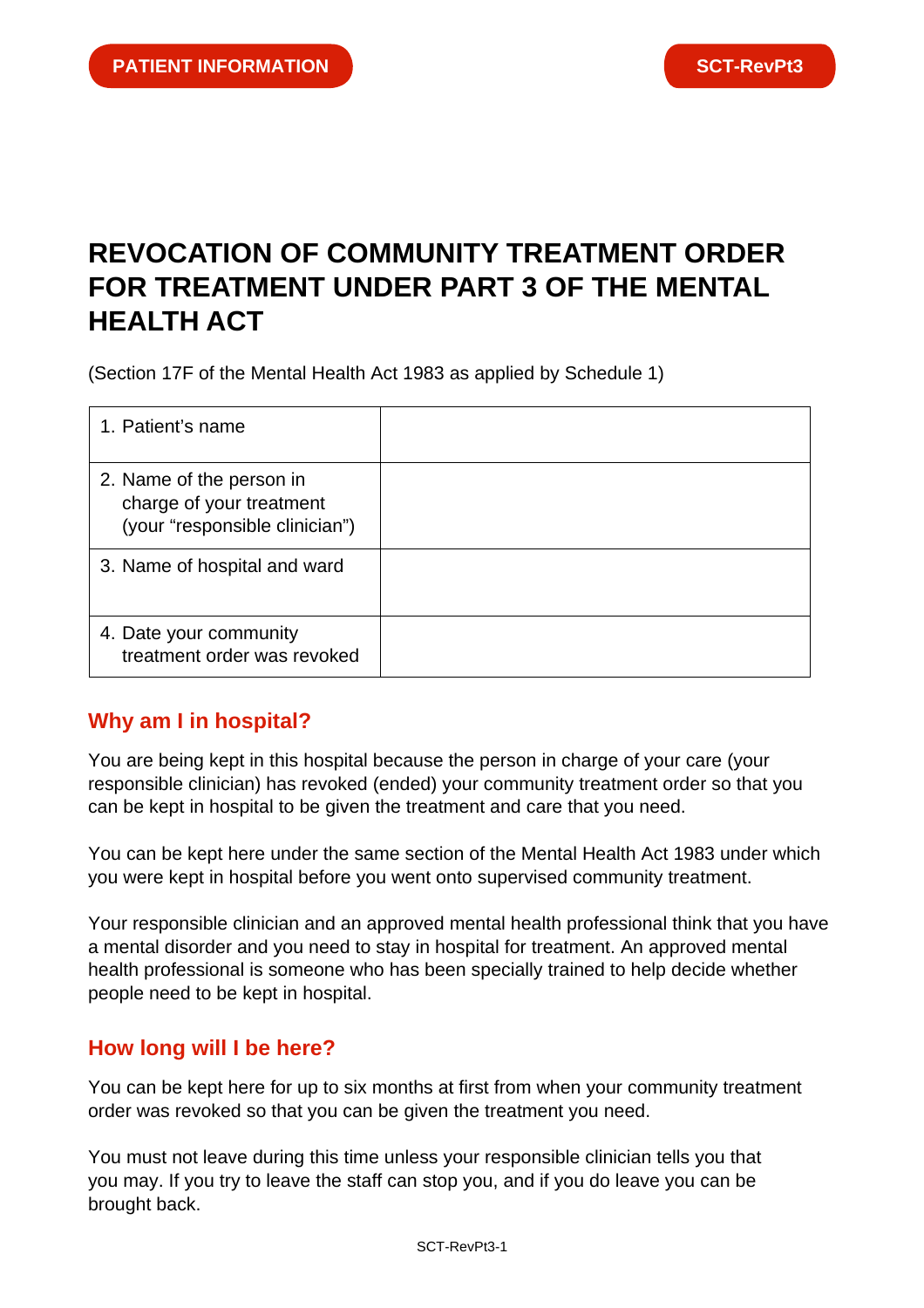#### **What happens next?**

Your responsible clinician will tell you when they think you are well enough to leave hospital. If your responsible clinician thinks that you need to stay in hospital for longer than six months, they can renew how long you can be kept in hospital for up to another six months, and then for up to a year at a time. Your responsible clinician will talk to you about this towards the end of each period.

## **What treatment will I be given?**

Your responsible clinician and other hospital staff will talk to you about any treatment that you need for your mental disorder. In most cases, you will have to accept their advice.

If it is more than one month since you went onto supervised community treatment, special rules apply to medicine and drug treatment for your mental disorder.

If it is more than three months since you first had medicine or drug treatment while you were in hospital or on supervised community treatment, you cannot be given any medicine or drug if you say you do not want it, or are too ill to say whether you want it, unless an independent doctor agrees or it is an emergency.

An independent doctor may already have talked to you and said that the treatment is right for you before you were recalled to hospital. If so, the staff give you that treatment. Otherwise, an independent doctor will be asked to visit you and talk to staff at the hospital who know you. The doctor will talk to you and decide if the treatment is right for you.

This independent doctor is called a SOAD (Second Opinion Appointed Doctor) and is appointed by an independent Commission which monitors how the Mental Health Act is used.

There are different rules for some special treatments, like electro-convulsive therapy (ECT). If the staff think you need one of these special treatments, the rules will be explained to you and you will be given another leaflet.

## **How can I get back onto supervised community treatment?**

You may be able to go back onto supervised community treatment when you are well enough, but your responsible clinician will want to talk to you about why you had to be recalled to hospital and whether supervised community treatment can meet your needs for treatment and care. You should talk to your responsible clinician if you feel you are ready to try supervised community treatment again.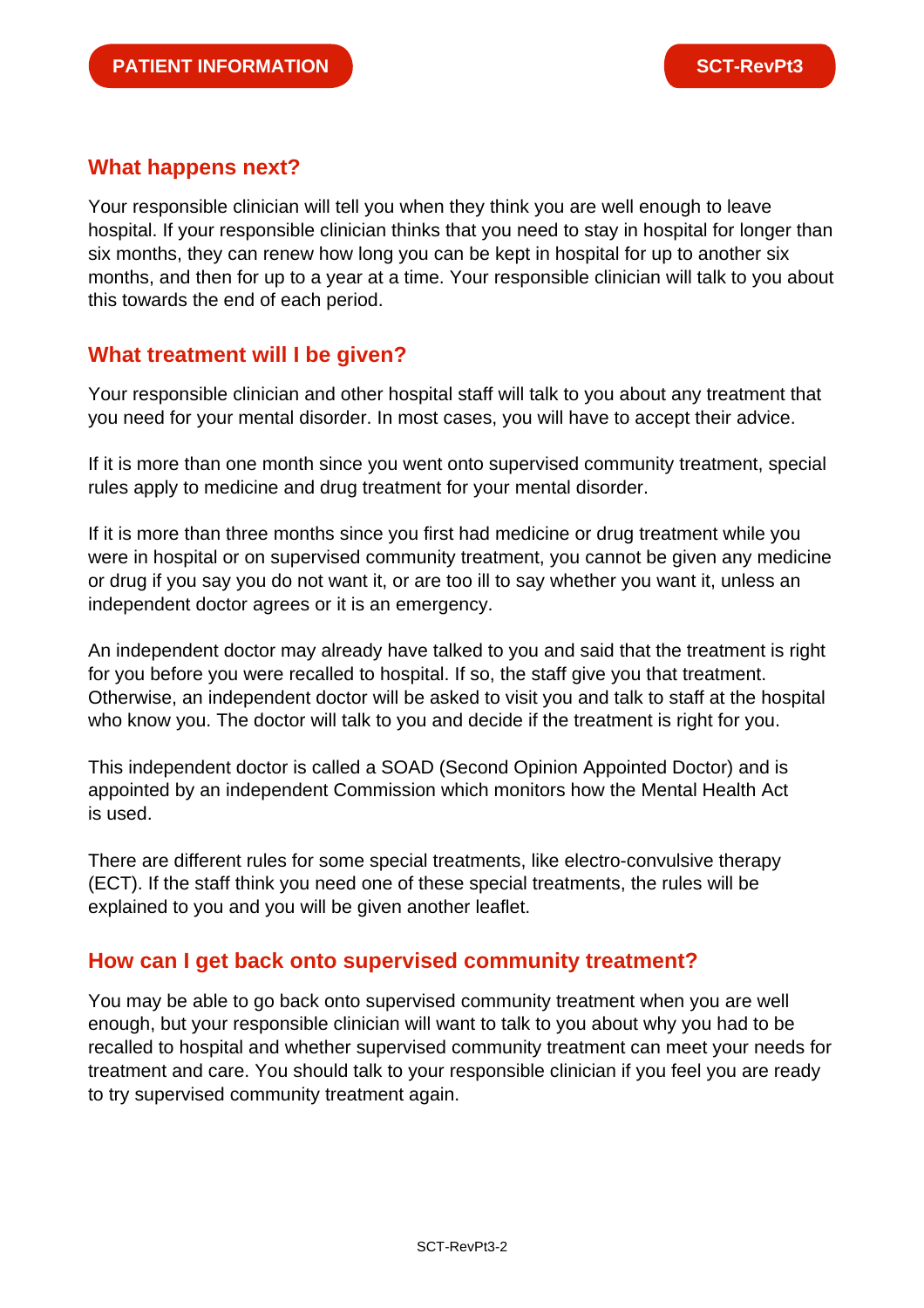## **Can I appeal?**

Yes. You can ask the Hospital Managers to let you leave hospital. You can do this at any time. The Hospital Managers are a special committee of people set up within the hospital to decide whether people should still be kept in hospital. They may want to talk to you before deciding whether to let you leave.

You can write to the Hospital Managers at:

Or you can ask a member of staff to help you contact the Hospital Managers.

You or your nearest relative can also ask a Tribunal to say you should no longer be kept in hospital. This leaflet explains further down who your nearest relative is.

## **What is a Tribunal and what happens?**

The Tribunal is an independent panel which can decide whether you should be allowed to leave the hospital. It will hold a meeting with you and with staff from the hospital who know you. This meeting is called a "hearing". You can ask someone else to come to the hearing to help you, if you want. Before the hearing, the members of the Tribunal will read reports from the hospital about you and your care. One of the members of the Tribunal will also come to talk to you.

## **When can I apply to the Tribunal?**

The Hospital Managers will automatically ask the Tribunal to look at your case because your community treatment order has been revoked.

You and your nearest relative can both apply to the Tribunal yourselves once at any time in the first six months you are kept in hospital after your community treatment order is revoked. You may then both apply once at any time during the second six months, and then once during every year that you are kept in hospital after that.

However, there is a special rule if you were being kept in hospital because of a hospital order under section 37 of the Mental Health Act before you went onto supervised community treatment. In that case, you and your nearest relative cannot apply to the Tribunal until at least six months have passed since you were first given the hospital order.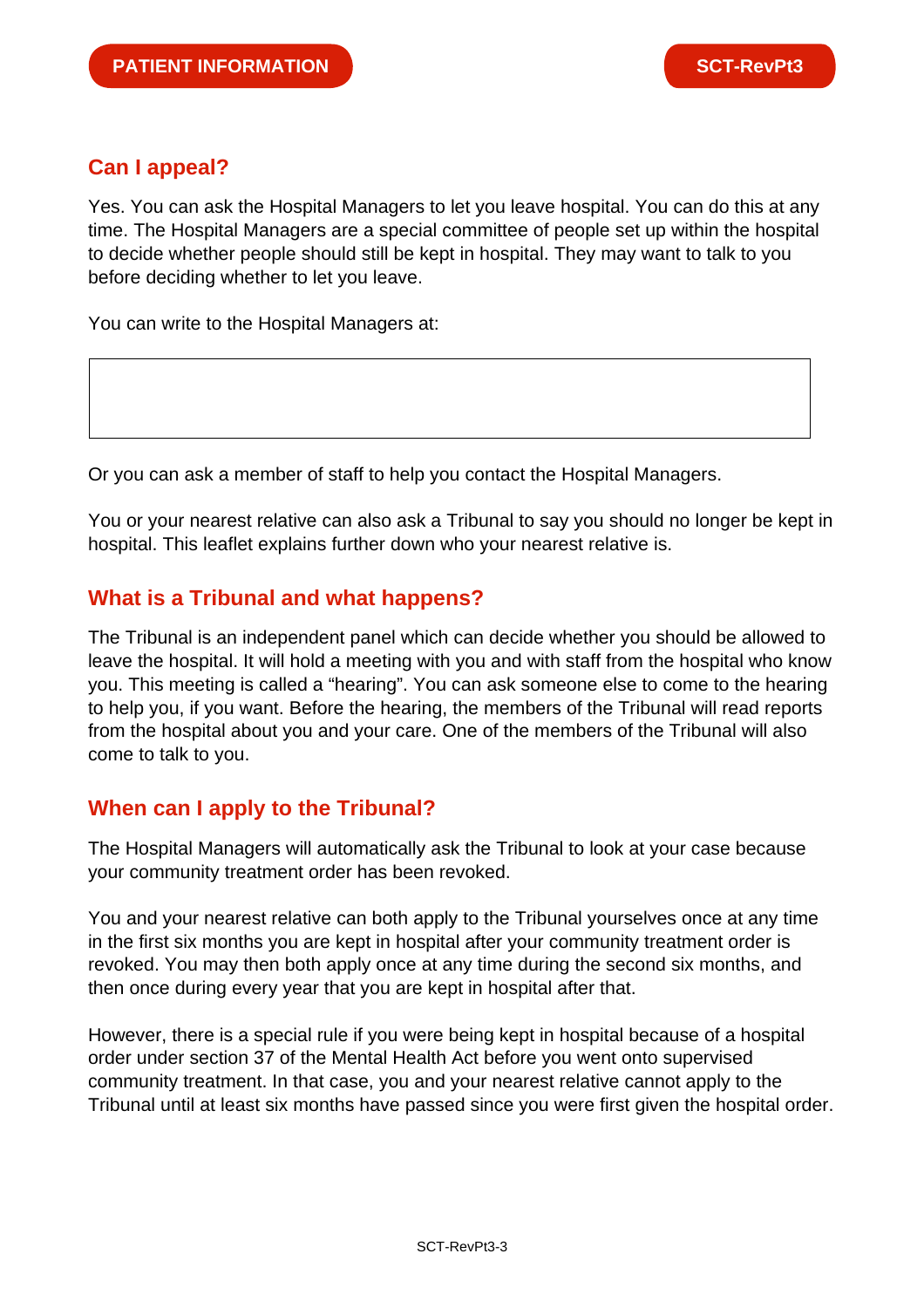If you want to apply to the Tribunal you can write to:

The Tribunals Service PO BOX 8793 5th Floor Leicester LE1 8BN Tel. 0845 2232022

You can ask a solicitor to write to the Tribunal for you and help you at the hearing. The hospital and the Law Society have a list of solicitors who specialise in this. You will not have to pay for help from a solicitor with this. It is free of charge under the Legal Aid scheme.

## **Help from an independent mental health advocate**

You are entitled to help from an independent mental health advocate if you want it. These advocates are independent of people involved in your care. They can help you get information about your care and treatment, why you are being kept in hospital, what it means and what your rights are. They can come to see you and help you understand what you are told by people involved in your care and treatment. If you want, they can help you talk to these people or they can talk to them for you. They can also help you with the Tribunal.

You can contact the independent mental health advocacy service yourself. There should be a telephone where you can contact the advocacy service and talk to them in private. You can ask a member of staff where this telephone is.

The telephone number for the advocacy service is:

If you do not want to contact the advocacy service yourself, you can ask a member of staff to contact the advocacy service for you. You can also ask your nearest relative to contact the advocacy service for you.

#### **Letting your nearest relative know**

A copy of this leaflet will be given to the person the Mental Health Act says is your nearest relative.

There is a list of people in the Mental Health Act who are treated as your relatives. Normally, the person who comes highest in that list is your nearest relative. The hospital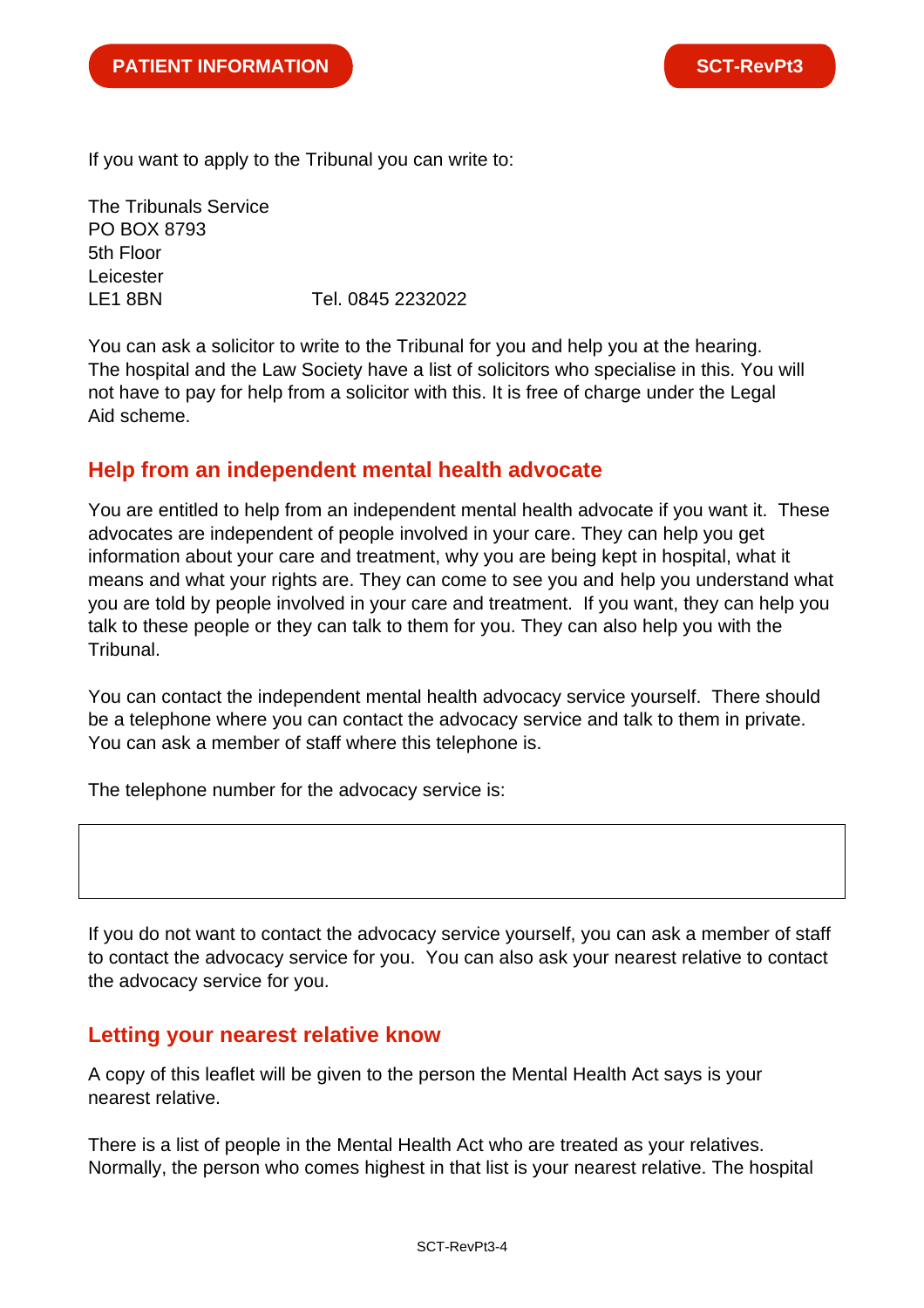staff can give you a leaflet which explains this and what rights your nearest relative has in connection with your care and treatment.

In your case, we have been told that your nearest relative is:

If you do not want this person to receive a copy of the leaflet, please tell your nurse or another member of staff.

#### **Changing your nearest relative**

If you do not think this person is suitable to be your nearest relative, you can apply to the County Court for someone else to be treated as your nearest relative instead. The hospital staff can give you a leaflet that explains this.

# **Your letters**

All letters sent to you while you are in hospital will be given to you. You can send letters to anyone except someone who has said they do not want to get letters from you. Letters to these people can be stopped by the hospital staff.

## **Code of Practice**

There is a Code of Practice that gives advice to the staff in the hospital about the Mental Health Act and treating people for mental disorder. The staff have to consider what the Code says when they take decisions about your care. You can ask to see a copy of the Code, if you want.

#### **How do I complain?**

If you want to complain about anything to do with your care and treatment in hospital, please speak to a member of staff. They may be able to sort the matter out. They can also give you information about the hospital's complaints procedure, which you can use to try to sort out your complaint locally. They can also tell you about any other people who can help you make a complaint, for example an independent mental health advocate (see above).

If you do not feel that the hospital complaints procedure can help you, you can complain to an independent Commission. This is called the Care Quality Commission and it monitors how the Mental Health Act is used, to make sure it is used correctly and that patients are cared for properly while they are in hospital. The hospital staff can give you a leaflet explaining how to contact the Commission.